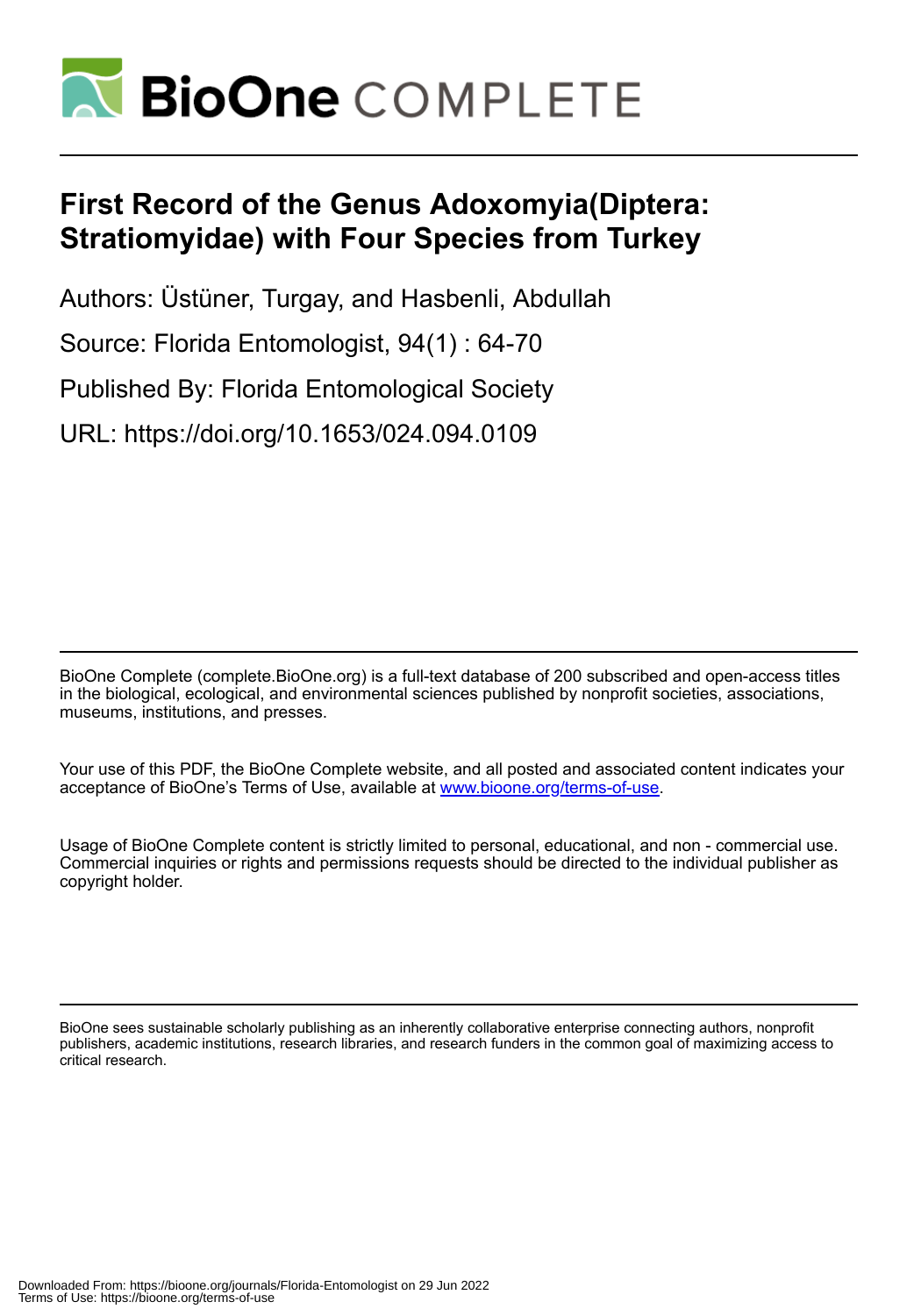## FIRST RECORD OF THE GENUS *ADOXOMYIA* (DIPTERA: STRATIOMYIDAE) WITH FOUR SPECIES FROM TURKEY

 $TURGAY$ ÜSTÜNER<sup>1</sup> AND ABDULLAH HASBENLI<sup>2</sup>

1 Selçuk University, Faculty of Science, Department of Biology, Alaaddin Keykubat Kampüsü, 42100 Selçuklu, Konya, Turkey

E-mail: turgayustuner@gmail.com

2 Gazi University, Faculty of Arts and Sciences, Department of Biology, 06500 Teknikokullar, Ankara, Turkey.

#### **ABSTRACT**

*Adoxomyia aureovittata* (Bigot, 1879), *A. cinerascens* (Loew, 1873), *A. obscuripennis* (Loew, 1873) and *A. sarudnyi* (Pleske, 1903) are recorded from Turkey for the first time. Both sexes of the first 3 species and the male of *A*. *sarudnyi* are redescribed and photographs of all species are provided. The distributions of all species are briefly discussed. The male genitalia and some other diagnostic characters of all the examined species are illustrated. An identification key to all East-Mediterranean species was constructed and is included in this report.

Key Words: *Adoxomyia aureovittata, A. cinerascens, A. obscuripennis, A. sarudnyi*, new records, distribution, Turkey

#### RESUMEN

Se registran por primera vez *Adoxomyia aureovittata* (Bigot, 1879), *A. cinerascens* (Loew, 1873), *A. obscuripennis* (Loew, 1873) y *A. sarudnyi* (Pleske, 1903) para Turquia. Se proveen redescripciones y fotos de ambos sexos de las primeras 3 especies y del macho de *A*. *sarudnyi*. Se discutan la distribución de todas las especies. Se ilustran las genitalias de los machos y algunas de las caracteristicas diagnósticas de las especies examinadas. Una clave para la identificación de todas las especies de la región Este del Mediterráneo es incluida.

The family Stratiomyidae belongs to the suborder Brachycera in Diptera (Rozkosny 1982). This large family includes more than 2650 species in 375 genera composed of 12 subfamilies worldwide of which 426 species in 55 genera in 7 subfamilies occur in the Palaearctic region (Woodley 2001). So far 48 species in 14 genera and 7 subfamilies (*Beridinae*, *Pachygastrinae*, *Clitellariinae*, *Hermetina*e, *Sarginae*, *Stratiomyinae*, *Nemotelinae*) have been recorded in Turkey (Rozkosny & Nartshuk 1988; Woodley 2001; Üstüner et al. 2002, 2003; Üstüner & Hasbenli 2003, 2004).

The subfamily Clitellariinae contains 50 genera worldwide, 10 genera in the Palaearctic region and 1 genus (*Pycnomalla*) in Turkey (Woodley 2001; Üstüner et al. 2002). The genus *Adoxomyia* (Kertész, 1907) belongs to the subfamily Clitellariinae and includes 36 described species. They are distributed in the Palaearctic region (16 species), the Nearctic region (13 species), the Neotropical region (4 species), the Oriental region (3 species) and the Afrotropical region (2 species) (Woodley 2001; Hauser 2002; Nartshuk 2004). Palearctic species of *Adoxomyia* are found mainly in south-eastern Europe, Transcaucasus, Near East, Central Asia and China (Rozkosny 1983; Rozkosny & Nartshuk 1988; Nartshuk 2004). *Adoxomyia* had not been recorded in Turkey before this report.

The larvae of *Adoxomyia* are known only for some Nearctic and one Oriental species; they were found in decaying cacti and nests of pack rats (*Neotoma* sp.) (McFadden 1967; James & Mc-Fadden 1969).

In addition to the 4 species recorded in Turkey at least 5 additional species may occur here. *A. dahlii* (Meigen 1830) is known from southern Europe (incl. Ukraine), Armenia and Israel. *A. ruficornis* (Loew 1873) occurs in Azerbaijan, Iran and Kyrgyzstan. *A. hermonensis* Lidner, 1975 and *A. paleastinensis* Lindner, 1937 were described from Israel and *A. transcaucasica* Nartshuk, 2004 is based on types from Armenia and Azerbaijan. According to a recent paper by Nartshuk (2004), *A. portschinskii* (Pleske) is a mere synonym of *A. dahlii* (Meigen).

#### MATERIALS

A total of 16 specimens (12 males and 4 females) were collected by hand net at Antalya, Isparta, and Konya in Turkey between 1999 and 2001. Some specimens of *Adoxomyia* were caught sunbathing on stones or on the ground in dry creek beds. The specimens are deposited in the collection of the Selçuk University Department of Biology in Konya, Turkey. The fact that previously the genus *Adoxomyia* had not been recorded from Turkey reflects the poor knowledge of the Turkish Stratiomyidae fauna.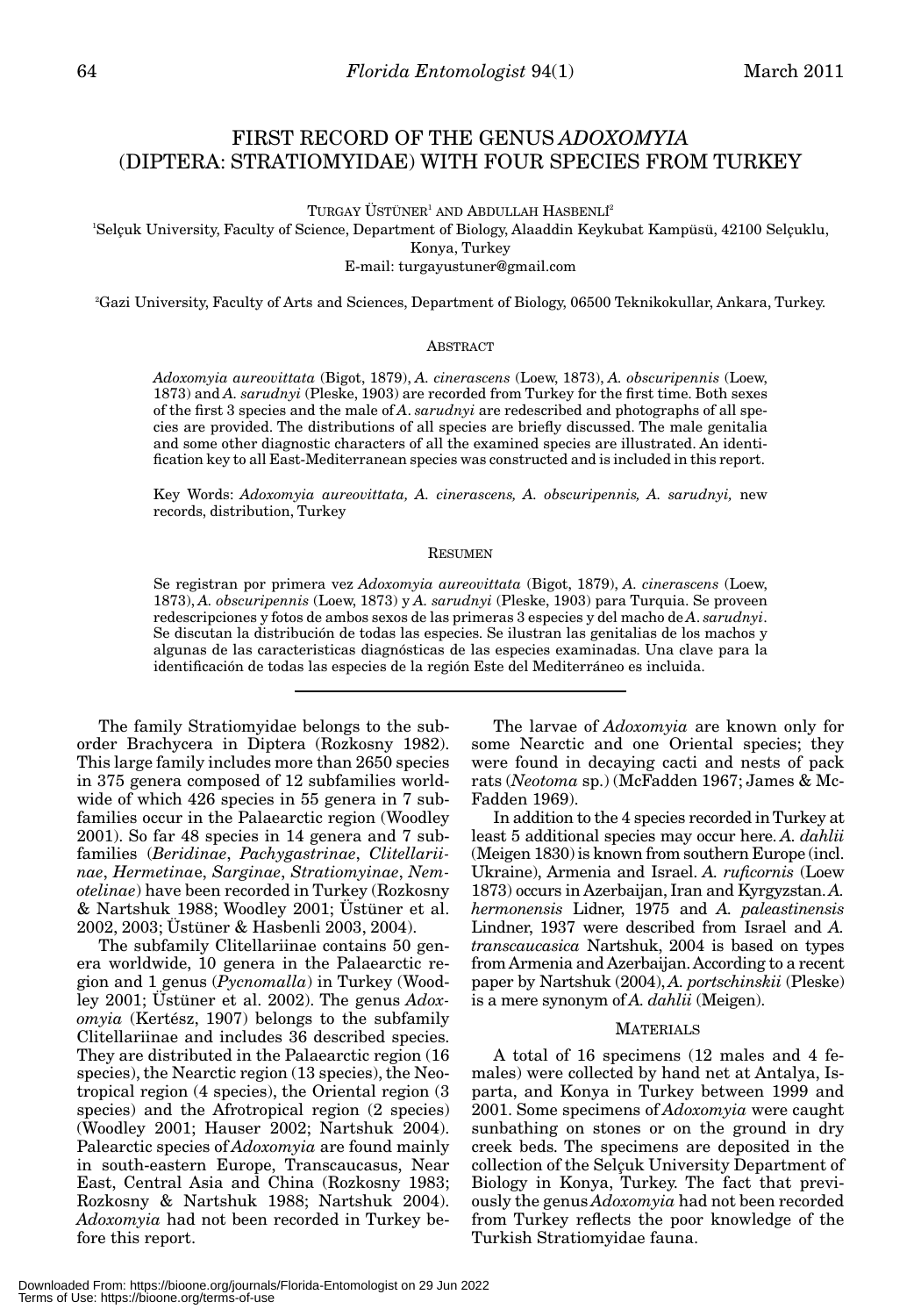#### THE GENUS *ADOXOMYIA* Kertész 1907

The generic name *Adoxomyia* was proposed by Kertész (1907) and according to the catalog publishad a year later (Kertész 1908) this genus embraced 23 species. In 1923, Kertész tried to establish a new separate genus, *Euclitellaria* Kertész, but it was not accepted by Pleske (1925) and subsequent authors. The last comprehensive key to the Palaearctic species is that by Lindner (1937), who followed Pleske's concept of *Adoxomyia* in a broad sense. Besides the work by Rozkosny (1983), which treated the European species, some other relevant papers were chiefly devoted to descriptions of separate additional species (Ôuchi 1938; Dusek & Rozkosny 1963; Lindner 1975; Nartshuk 2004).

In Turkey, the species belonging to *Adoxomyia* are mid-sized (6-11 mm) with a predominantly black body. The eyes, which are contiguous in males and widely separated in females, are covered with dense hairs. The antennae are relatively long, predominantly black, but can be redorange to dark brown in some species. Scape and pedicel are of equal length. The flagellum consists of 8 flagellomeres. No thoracic spines but two scutellar spines are present. All of 4 M-veins reach the wing margin.

### KEY TO THE EAST MEDITERRANEAN SPECIES OF *ADOXOMYIA*

The following key is based partly on Lindner (1937). The male of *A. hermonensis* and the female of *A. palaestinensis* are unknown.

| 3. Scutellar spines short, slender and bare, basal 3-4 flagellomeres in female unusually broad  4                                                  |
|----------------------------------------------------------------------------------------------------------------------------------------------------|
| - Femora - Scutellar spines longer, thickened and haired, basal 3-4 flagellomeres not as broad (Figs. 19 and 20)                                   |
| 4. Female eyes black haired, postocular band wider than scape is long; male unknown                                                                |
| - Female eyes white haired, postocular band as wide as scape is long  A. transcaucasica Nartshuk 2004                                              |
|                                                                                                                                                    |
|                                                                                                                                                    |
|                                                                                                                                                    |
| - Abdomen with silverish white hair patches $\ldots\ldots\ldots\ldots\ldots\ldots\ldots\ldots\ldots\ldots$ A. palaestinensis Lindner 193° $\delta$ |
|                                                                                                                                                    |
|                                                                                                                                                    |
| 9. Male flagellum almost cylindrical, female apical flagellomere at base half as broad as scape at distal end                                      |
| - Male flagellum distinctly swollen in middle, female apical flagellomere broader, at most slightly narrower than                                  |

Redescription of the 4 *Adoxomyia* species recorded in Turkey

1. *Adoxomyia aureovittata* (Bigot 1879); see Figs. 1-4, 15-16 and 22-23.

*Male*: Head transversely oval, in dorsal view. Eyes touching on frons. Hairs on eyes as long as pedicel, dense and black. Black postocular area swollen in lower half and narrowed in upper part,

covered with appressed yellowish hairs. Face, cheeks and posteroventral part of head covered with hairs as long as scape, erect, black and partly brown. Antenna entirely black and more slender in male than in female. Scape and pedicel black with black and erect hairs being as long as scape. Flagellum about four times as long as scape and pedicel combined, the first 5 flagellomeres with dense yellowish pubescence. Scutum black, with semi-erect and black hairs. Scutellum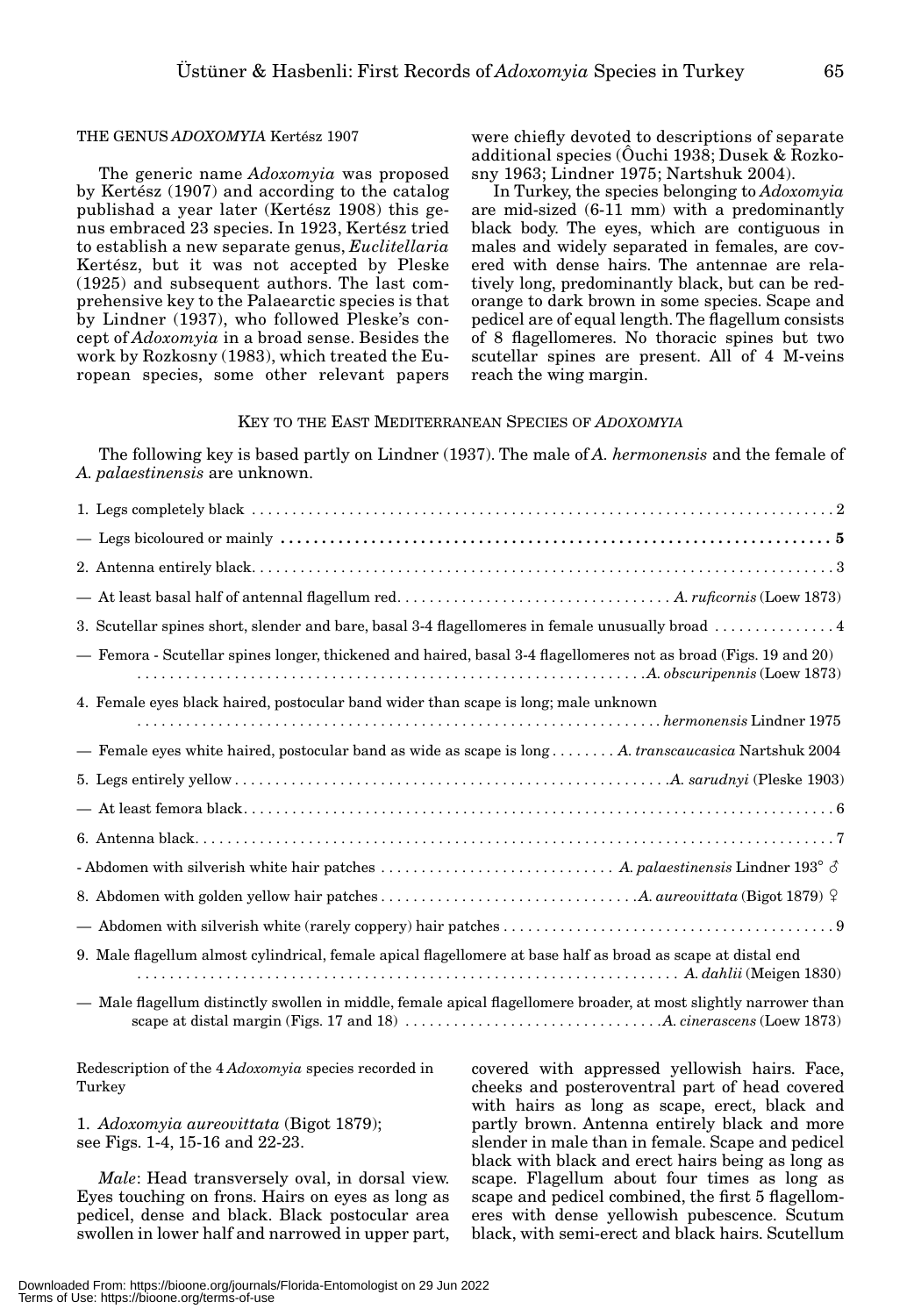

Figs. 1-14. *Adoxomyia aureovittata*: 1- male in dorsal view, 2- female in dorsal view, 3- male in lateral view, 4 female in lateral view; 5-8 *Adoxomyia cineracens* 5- male in dorsal view, 6- female in dorsal view, 7- male in lateral view, 8- female in lateral view; 9-12 *Adoxomyia obscuripennis* 9- male in dorsal view, 10- female in dorsal view, 11 male in lateral view, 12- female in lateral view; 13-14*. Adoxomyia sarudnyi* 13- male in dorsal view, 14- male in lateral view (Scale 1 mm).

and scutellar spines mainly black but tip of scutellar spines brown. Scutellum covered with semi-appressed sparse black hairs. Legs black and yellow. Coxa, trochanter, and femur black except for yellow bases of femora. Tibia mainly black, its both ends narrowly yellowish brown. Tarsi yellow, front tarsus darkened dorsally as well as tarsomeres 3-5 of mid and hind legs. Coxa, trochanter, and femur with semi-erect black hairs. Tibia covered with appressed yellowish hairs. Tarsi with appressed golden yellowish hairs. Abdomen entirely black, abdominal pile black except for golden yellow lateral markings

on tergite 4 and a transverse, golden yellow band on tergite 5.

*Female*: Eyes densely black haired, hairs only one-fourth as long as pedicel. Black postocular area approximately as wide as fore tibia and covered with appressed yellowish hairs. Frons about 1/3 of head width, with fine longitudinal groove in middle, black, densely punctate, with yellowish hairs. Face black, with yellowish hairs on sides below antennae. Remainder of face, cheeks and posteroventral part of head covered with erect, black hairs being as long as scape. Antenna in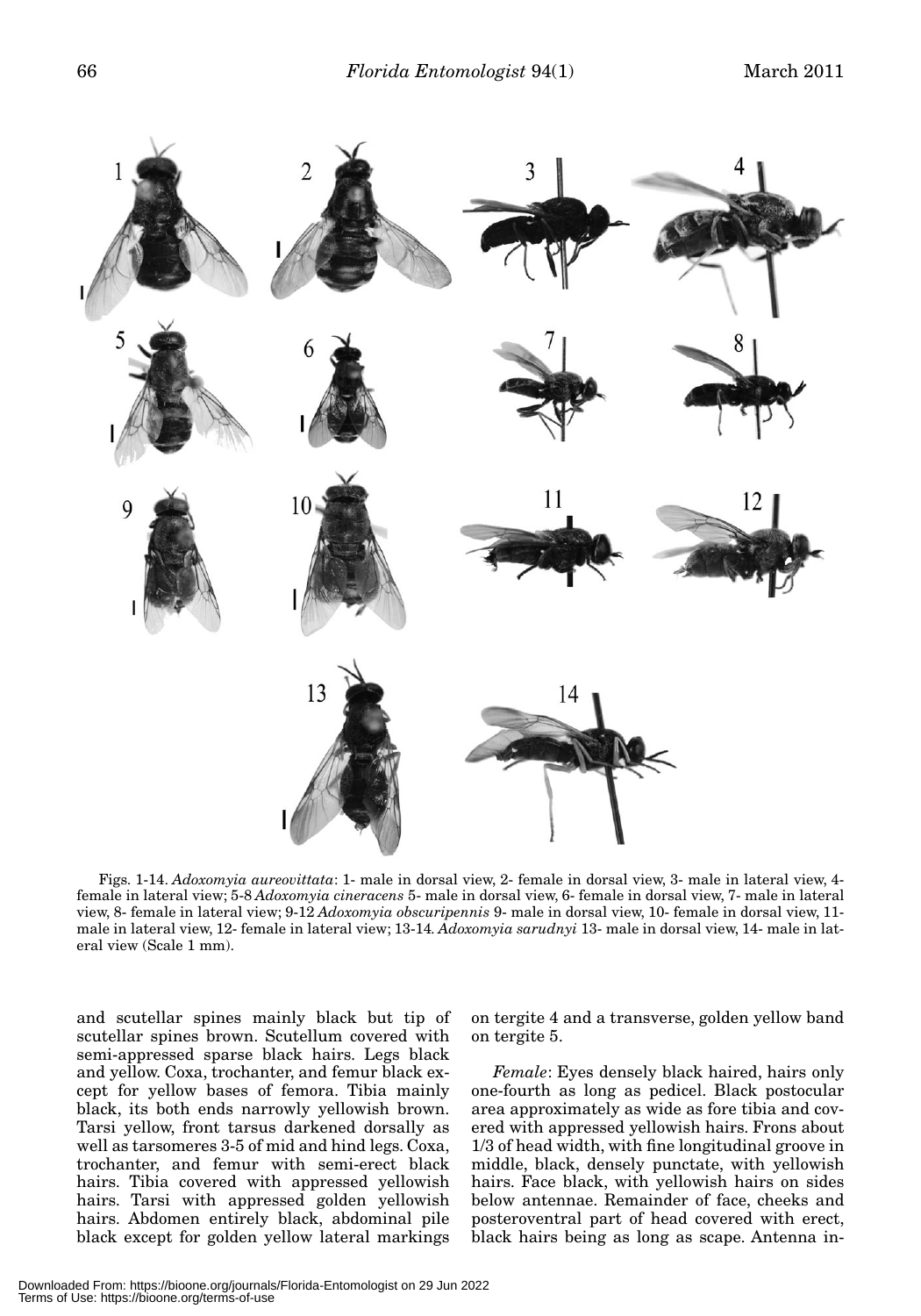serted at middle of head profile, partly black. Scape black but reddish brown at tip. Pedicel and first 5 flagellomeres dark red, last 3 flagellomeres black. Scape and pedicel with erect, black hairs as long as antenal scape. Flagellum about 4.5 times as long as both basal antennal segments combined, first 5 flagellomeres densely golden yellow dusted. Thorax black, scutum with 2 golden yellow dusted longitudinal stripes which can be reduced to absent in some specimens (especially smaller ones). Scutellum black with appressed golden yellow hairs. Tips of scutellar spines brown. Legs black and yellow, femora black except for yellow base, tibiae mainly darkened, with both ends broadly yellowish brown on fore and mid legs. Hind tibia mainly black, with both ends broadly yellowish brown. Tarsi yellow, with dorsally darkened tarsomeres 3-5.

All legs with yellowish hairs that are semierect on femora and appressed on tibiae and tarsi. Abdomen black but lateral markings on tergites 2-4 and a triangular apical spot on tergite 5 with golden yellow hair patches.

*Adoxomyia aureovittata* (Bigot 1879) was described from an unknown locality. Apparently, this species is distributed in the eastern part of the Mediterranean area. In addition to Turkey it was also found in Greece (M. Hauser, personal communication).

*Material Examined*: Turkey: Konya, Hadim, between Tosmur and Gevne Village, Gevne Valley, 1450-2020 m, 10 June 1999, 1 male and 1 female; Konya, Taskent, Begreli Village, Gevne Valley, 1570 m, 10 August 2001, 1 male; all T. Üstüner leg.

*Distribution*: Greece, Turkey.

2. *Adoxomyia cinerascens* (Loew 1873); see Figs 5-8, 17-18 and 24-25.

*Male*: Hairs above compound eyes as long as pedicel, densely black. Postocular area black, covered with pale yellowish, appressed hairs. Frontal triangle black with dense, erect, pale yellowish hairs being about 1.5 times as long as the scape. Hairs on black face erect, as long as pedicel, pale yellowish. Antenna as long as head in lateral view. Scape, pedicel and first 3 basal flagellomeres brownish orange, rest of flagellum black. Hairs on scape and pedicel erect, as long as scape, pale yellowish. Thorax including scutellum black, with dense yellowish hairs. Scutellar spines yellow. Wing veins brown. Legs bicoloured, coxae black, trochanters brownish, femora and tibiae mainly black, partly yellow at tips. Fore and hind tarsi yellowish on inner surface and darkened on outer surface, mid tarsi yellow but basal 2 tarsomeres darkened on outer surface. Femora with sparse semi-erect pale yellow hairs. Tibiae and tarsomeres with dense appressed yellow hairs. Abdomen mainly black, with transverse, pale yellow hair band on posterior margin of tergite 4.

*Female*: Hairs on eyes black, about 0.3 times as long as pedicel. Postocular area black, covered with pale yellow and semi-appressed hairs. Frons about 0.3 of head-width, shining black and densely punctate, with fine longitudinal groove in middle and with sparse pale yellow hairs. Face black, with whitish, dense, erect hairs being as long as pedicel. Antenna long, about 1.5 times as long as head in lateral view, bicolored and in male more slender than in female. Scape brownish orange on lower surface but darkened on upper surface. Pedicel and first 3 flagellomeres brownish orange, rest of flagellum black. Flagellomeres 2-3 darkened on outer surface. Thorax black, with appressed dense pale yellow hairs, but tip of postpronotal callus brownish. Scutellum black with pale yellow hairs, scutellar spines yellow. Wing veins brown. Legs bicoloured. Coxae black, trochanters yellow. Femora and tibiae mainly black and partly yellow on tips. Fore and hind tarsi yellowish on inner surface, darkened on outer surface, basal 2 tarsomeres of mid tarsi yellow, other tarsomeres darkened on outer surface. Femora with semi-erect pale yellow hairs. Tibiae with appressed yellowish hairs. Tarsomeres with appressed yellow hairs. Abdomen mainly black but with pale yellow hair patches at posterior margin of tergite 4.

*Material Examined***:** Turkey: Antalya, Gündogmus district, Güneycik Village, Topraktepe place, elev. 200 m, 23 June 1999, 7 males, 12 July 2000, 1 male; Konya, Taskent, Begreli Village, Gevne Valley, elev. 1585 m, 10 July 2000, 1 female; all T. Üstüner leg.

*Distribution*: Palaearctic: Iran, Israel, Kazakhstan, Kyrgyzstan, Tajikistan (Kertész 1908; Lindner 1937, 1974, 1975; Rozkosny & Nartshuk 1988; Woodley 2001). This is the first record for the fauna of Turkey.

3. *Adoxomyia obscuripennis* (Loew 1873); Figs 9- 12, 19-20 and 28-29.

*Male*: Head transverse, hemispherical, eyes touching on frons. Hairs on eyes dense, black, as long as scape. Frontal triangle black, with silverish white pubescence. Face slightly produced in lateral view, with dense, black hairs, as long as scape. Cheeks and posteroventral part of head with erect black hairs. Black postocular area prominent but narrower than pedicel in upper half and somewhat swollen in lower half, about as wide as antennal scape is long, covered with appressed silverish white hairs. Antenna entirely black, flagellomeres 1-3 thickened, following flagellomeres small and slender, last flagellomere longer than 4 preceding combined. Thorax completely black. Scutum covered with long erect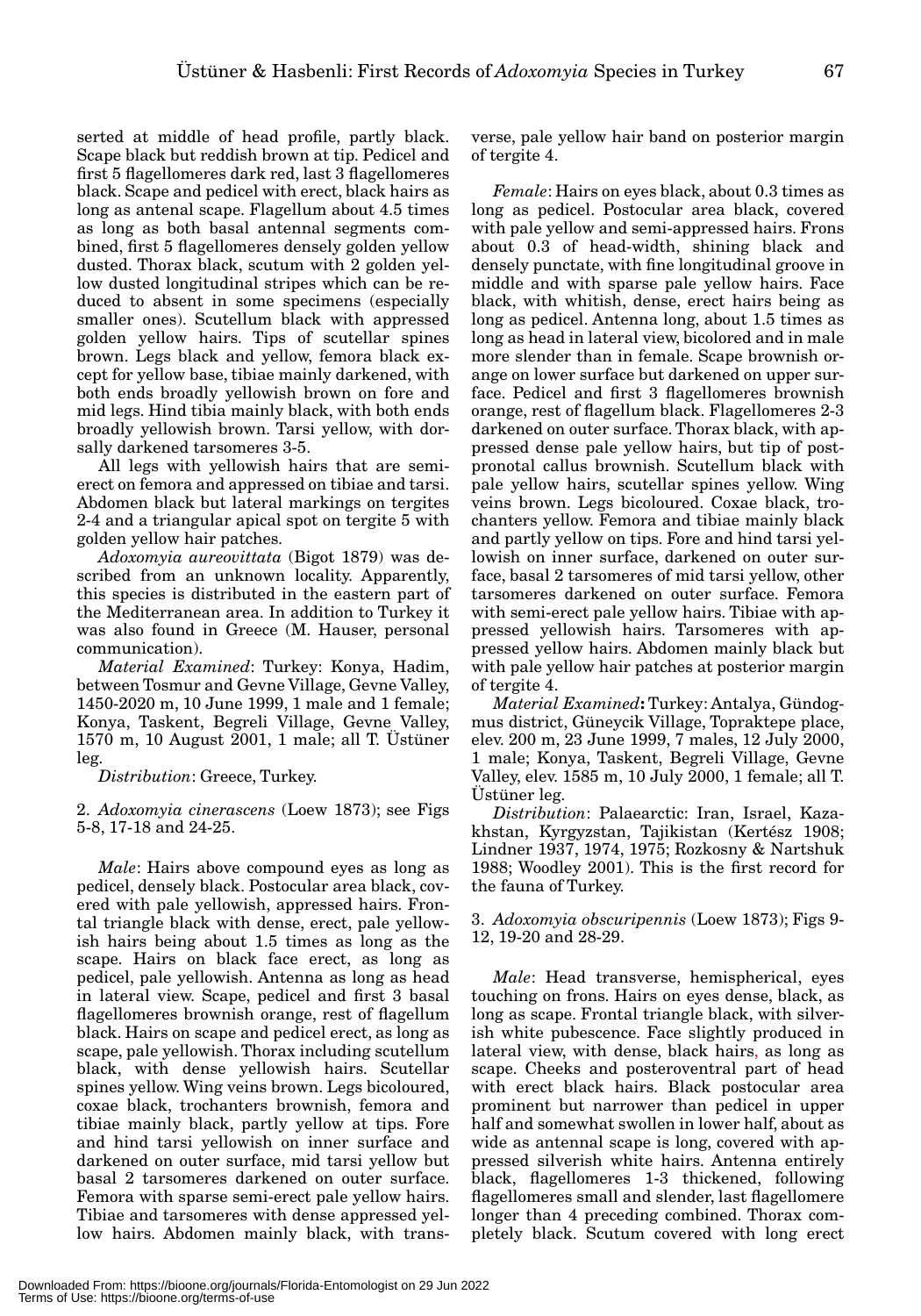

Figs. 15-21. *Adoxomyia* Antennae: 15- *A. aureovittata* male, 16- *A. aureovittata* female, 17- *A. cineracens* male, 18- *A. cineracens* female, 19- *A. obscuripennis* male, 20- *A. obscuripennis* female, 21- *A. sarudnyi* male (Scala 1 mm.): 22-23 *Adoxomyia aureovittata* male terminalia: 22- dorsal part of male genitalia, 23- ventral part of male genitalia; 24-25 *Adoxomyia cineracens* male terminalia: 24- dorsal part of male genitalia, 25- ventral part of male genitalia; 26-27 *Adoxomyia sarudnyi* male terminalia: 26- dorsal part of male genitalia, 27- ventral part of male genitalia; 28- 29 *Adoxomyia obscuripennis* male terminalia: 28- dorsal part of male genitalia, 29- ventral part of male genitalia (Scale 0.1 mm.).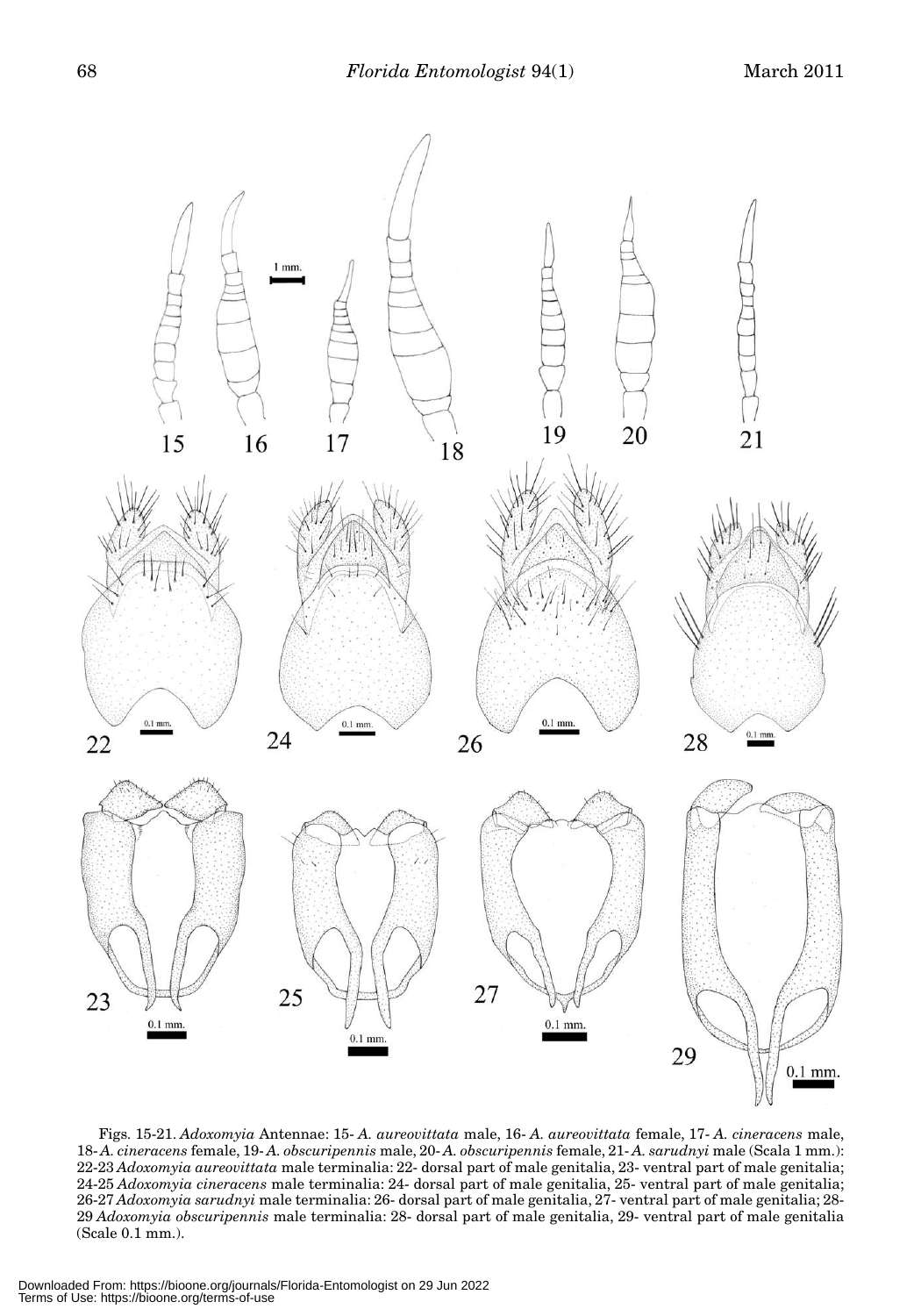black hairs and short appressed silverish white hairs. Scutellum with very strong and thick, black scutellar spines. Legs black, but knees brown. Femora with semi-erect silverish white hairs. Tibiae with semi-appressed, dense, silverish white hairs. Tarsomeres black on outer surface, brown on inner surface, with semi-appressed, dense, silverish white hairs. Halteres pale yellow. Abdomen entirely black, tergites 1-2 with erect, moderately long, white hairs. White hairs also distinct on distal half of tergite 4 and on entire tergite 5.

*Female:* Hairs above compound eyes dense and black, as long as antennal scape. Frons black, as wide as flagellum is long, with fine median groove. Frontal hairs as long as antennal scape, pale. Face black, covered below antennae with long black hairs. Cheeks and posteroventral part of head with erect, black and yellowish hairs. Postocular area as wide as flagellum, black and with appressed, dense, silverish white hairs. Antenna slender, about 1.1 times as long as head. Scape, pedicel and flagellomeres 4-7 shining black, three basal flagellomeres black, whitish grey dusted. Last flagellomere about 1.5 times as long as 4 preceding. Thorax black, covered with appressed, silverish white hairs. Scutellum, including strong and short scutellar spines, black. Top of postpronotal callus and postalar callus brownish. Legs black but knees brown, femora with semierect white hairs, tibiae with semi-appressed, dense, silverish white hairs. Tarsomeres black on outer surface, brown on inner surface, with semiappressed, dense, silverish white hairs. Halteres pale yellow. Wings transparent and partly brownish, with brown veins. Abdomen entirely black, with erect, moderately long, silverish white hairs on sides of tergites 2-3. White hairs also developed on distal half of tergite 4 and on entire tergite 5.

*Material Examined:* Turkey: Isparta, Yalvaç, The Sultan Mountains, elev. 1660 m, 29 May 2001, 1 male, 2 females, T. Üstüner leg.

*Distribution*: Palaearctic: Azerbaijan, Kazakhstan, Russia, Tajikistan, Uzbekistan (Kertész 1908, 1923; Lindner 1937; Nartshuk 2004; Pleske 1925; Rozkosny 1983; Rozkosny & Nartshuk 1988; Woodley 2001). *Adoxomyia obscuripennis* (Loew 1873) is recorded from Turkey for the first time.

4. *Adoxomyia sarudnyi* (Pleske 1903); Figs 13-14, 21 and 26-27.

*Male:* Head transverse, hemispherical. Eyes touching on frons, dense, black eye hairs about 0.3 times as long as scape. Frontal triangle shining black, with fine median groove and white pile in upper part. Face, cheeks and posteroventral part of head black with whitish hairs. Postocular

area black, about 0.4 times as wide as length of antennal scape, somewhat swollen in lower half, about 0.75 times as long as scape, covered with dense, silverish white hairs. Antenna relatively long, about twice as long as head in lateral view. Scape and pedicel orange but darkened on outer surface, with strong, erect, black hairs. First 3 flagellomeres orange on inner surface but darkened on outer surface, rest of flagellum black. Thorax black, with short appressed yellowish golden hairs and long semi-appressed black hairs intermixed. Tops of postpronotal callus reddish brown. Scutellum black and scutellar spines yellow. Wings transparent brownish, basal wing veins bright orange and distal veins brown, wing tip much darker and contrasting to clear wing base. Legs entirely bright yellow to orange except for black coxae. Fore tarsi yellowish on inner surface, darkened on outer surface. Mid and hind tarsi yellow, but last three tarsomeres darkened on outer surface. Femora with semi-erect, sparse, yellowish hairs. Tibia with appressed, dense, yellowish hairs. Tarsi with thick, adpressed, dense, yellowish hairs. Abdomen black with posterolateral, silverish white lateral markings on tergirtes 3-4.

*Material Examined*: Turkey: Konya, Taskent, Begreli Village, Gevne Valley, elev. 1570 m, 1 July 2001, 1 male, T. Üstüner leg.

*Distribution*: Palaearctic: Afghanistan, Iran (Kertész 1908, 1923; Lindner 1937; Pleske 1925; Rozkosny & Nartshuk 1988; Woodley 2001).

#### **DISCUSSION**

The genus *Adoxomyia* was previously unknown from Turkey. This fact is fairly surprising because many species were recorded from adjacent countries and are known from southern, often arid parts of the Palaearctic region. Therefore it was to be expected that at least some species of this genus would be found in Turkey as well. That is why in this report we constructed an actual identification key to the all East-Mediterranean species. Due to intense collecting efforts in many different localities in Turkey, 4 species of this genus were collected. The most remarkable record is *Adoxomyia aureovittata* which was described as *Euparyphus aureovittatus* by Bigot in 1879 from an unknown locality. The record from Turkey represents the first evidence that it is a Palaearctic species and an unpublished record from Greece (Hauser, personal communication) confirms that this species probably has an East- Mediterranean distribution.

*Adoxomyia cineracens* is distributed in Transcaspia, in the Near East (Iran, Israel) and Central Asia. The type locality is Kizilkum (Kazakhstan). Our record thus closes the distribution gap between the known records from Israel and the type locality.